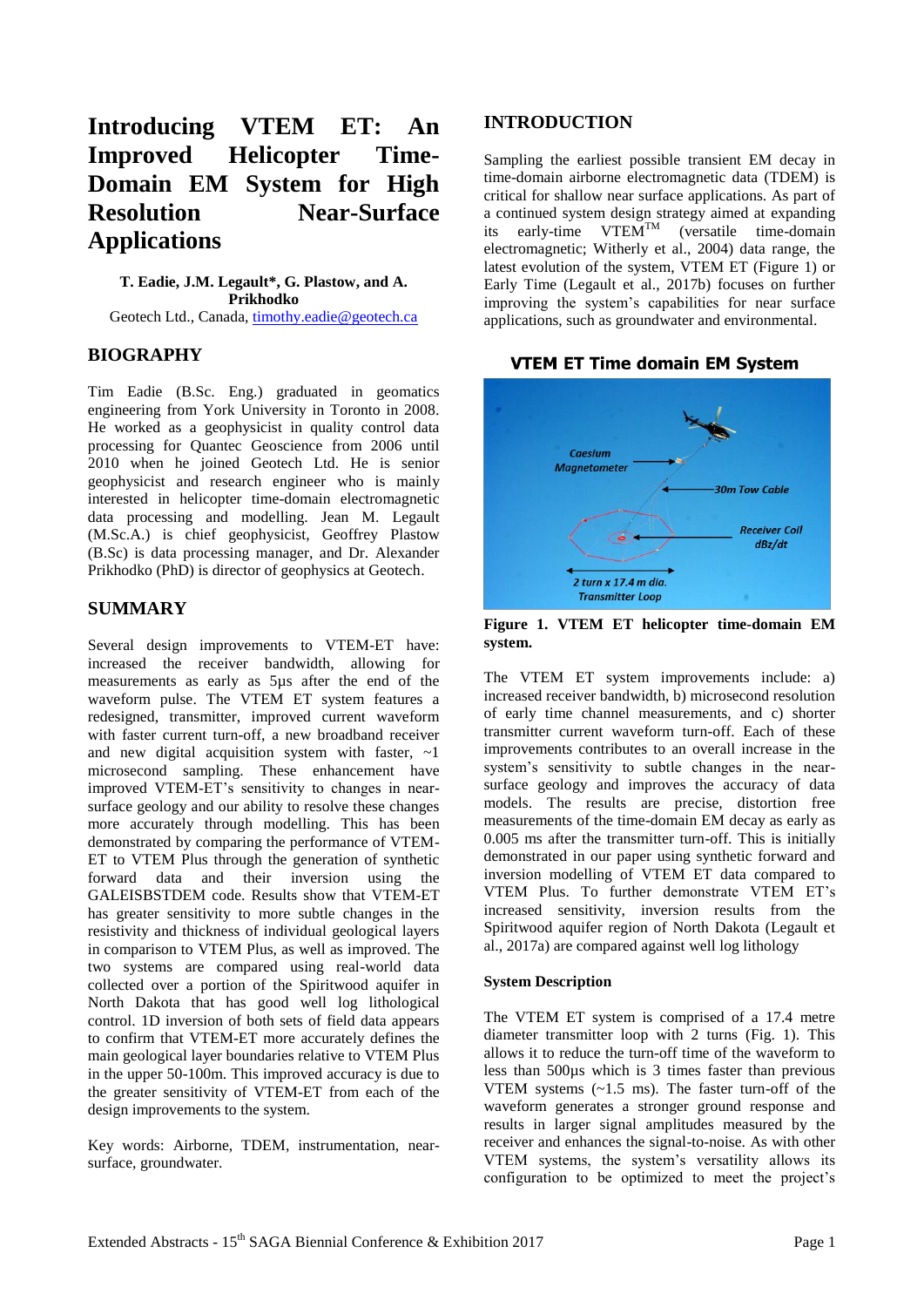objectives. For example, VTEM ET can reach a peak current and dipole moment of 330 A and 157,080 NIA, respectively, using a 4 ms long waveform pulse (Fig. 2) that allows longer off-time decay measurements (15.4 ms) in conductive environments; or 230 A and 109,480 NIA with a 7 ms long waveform pulse for maximum primary field saturation and improved signal to noise.

**VTEM ET Transmitter Waveforms and Receiver Time Channels** 



**Figure 2. VTEM ET transmitter waveforms (4 ms and 7 ms pulse widths) and off-time receiver channel positions (inset).**

VTEM ET employs an improved receiver design with increased bandwidth that permits time channel measurements as early as 5µs after the end of the waveform pulse. This is an improvement of 13µs over the earliest time channel from VTEM Plus. By measuring data closer to the end of the end of the waveform, VTEM ET is more sensitive to the geology in the first tens of metres. It is able to extract resistivity information contained in the first tens of microseconds which will improve the overall quality of the data model.

In conjunction with an increased receiver bandwidth, VTEM ET records fully streamed data at a sample rate of 864,000 samples per second and allows it to obtain microsecond resolution between time channels for the earliest portion of the ground's signal decay which is steepest. The dense sampling of this portion of the decay enables VTEM ET to detect more subtle variations in the very near-surface geology resulting in better resolution for the system.

#### **VTEM ET SYSTEM TESTING**

#### **1D Forward Modelling and Inversion**

1D forward modelling is used to predict the ground responses from various systems and demonstrates the effect that the design improvements to VTEM ET have on the measured data. A two-layer modelling scenarios is used to illustrate how those model changes affect the predicted response between VTEM ET and VTEM Plus. The predicted responses were then inverted to show how accurately the initial models could be recovered. The modelling used the Geoscience Australia GALEISBSTDEM [\(https://githum.com/Geoscience](https://githum.com/Geoscience) Australia/ga-aem; Ley-Cooper, 2016) 1D layered earth inversion code. Both systems were modelled using the VTEM ET 7 ms pulse waveform (blue curve in Fig. 2).

The modelling scenario in Figure 3 is a simple two layer model, with the first layer being more resistive than the second basement layer and is shown with the black line in the model pane. The model pane contains three additional models that vary from the first model by: the first layer's resistivity (red), first layer's thickness (green), and second layer's resistivity (blue). The forward modelled responses of VTEM ET and VTEM Plus for each of the models are shown in the middle pane of Figure 3. As shown, each of the changes in the model (Fig. 3a) creates a change in the response for both systems (Fig. 3bc). When comparing the response of VTEM ET and VTEM Plus, it is clear that the VTEM ET amplitudes are much greater, particularly in the earliest time channels. This higher amplitude decays for VTEM ET are due to the shorter transmitter turn-off that enhances the signal-to-noise of the data.

The changes in the model responses for the various model scenarios can be expressed through the conductivity and thickness derivatives that were derived using the GALEISBSTDEM code and are presented in Figure 3c. The derivative plots show the relative amplitude change with respect to time. By comparing each of the derivative plots, it's clear that there is always a greater amplitude change in the response for VTEM ET relative to VTEM Plus, especially in the earliest time channels. This suggests that VTEM ET is more sensitive to smaller changes in the near surface conductivity and thickness of the models relative to VTEM Plus.

Next, the forward model responses for VTEM ET and VTEM Plus were inverted using the GALEISBSTDEM code. For the inversions, each of the synthetic data was assigned an appropriate error level based on previous experience inverting real data. The inversions were constrained to the same number of layers as the reference models (two). From the results shown in Figure 4a-d for each model from our 2-layer modelling scenarios, the inversions are generally more effective at recovering the reference model for VTEM ET than VTEM Plus, except in the case for model 3 (Fig 4c), where they are very similar. These and other modelling results have shown how improvements to VTEM ET result in its being more sensitive to subtle change in near-surface geology, as well as improved accuracy during inversion modelling.

#### **North Dakota Test Example**

To demonstrate the VTEM ET system improvements, data were collected with both the VTEM ET and VTEM Plus over the Spiritwood glacial aquifer in North Dakota (Legault et al., 2017ab). Figure 5 presents a plan view of VTEM ET  $dB$ <sub>7</sub>/dt late-channel off-time results over the test area, highlighting the main Spiritwood channel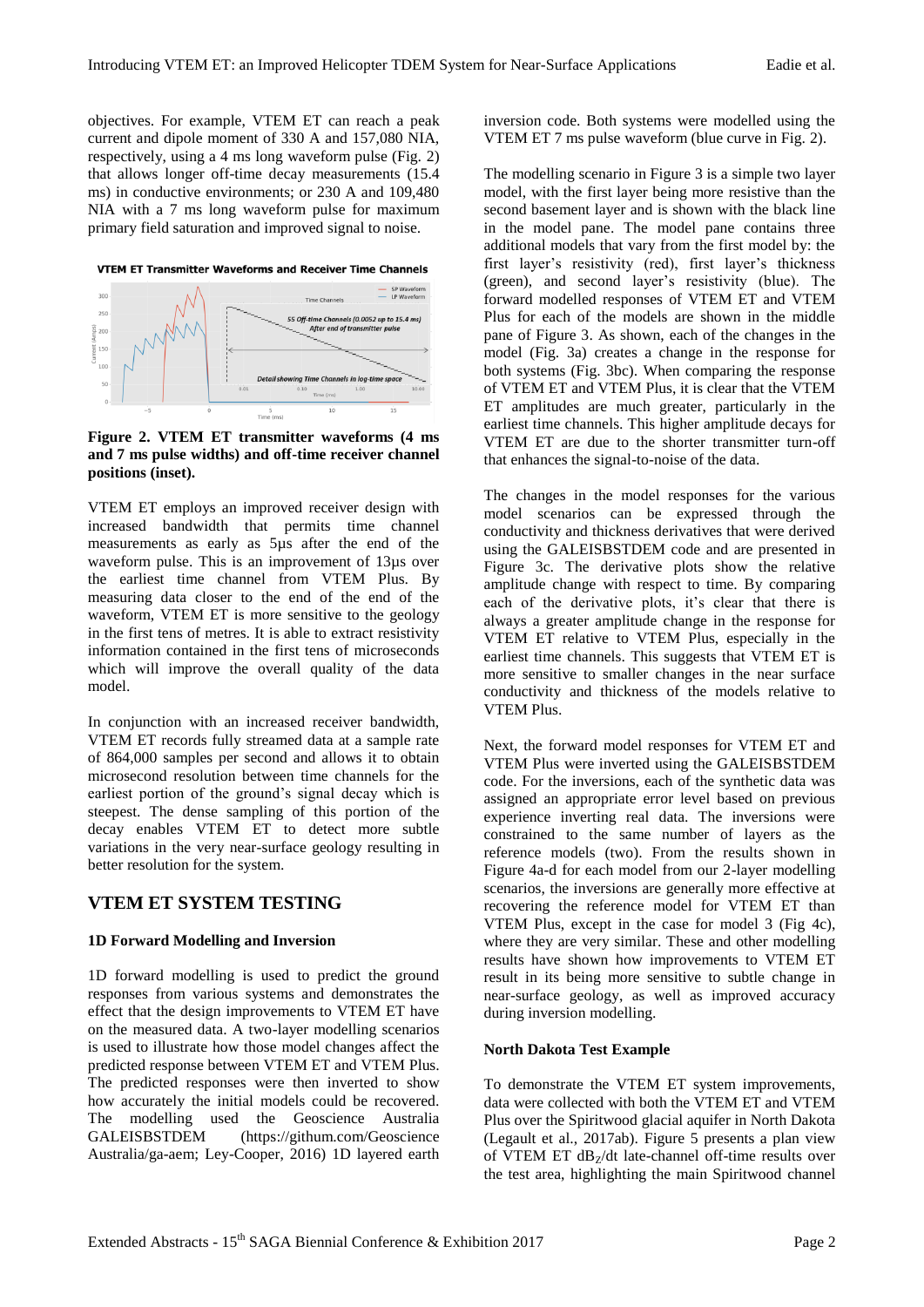aquifer that has a NNE-SSW trend, as well as a previously unknown secondary aquifer of interest that is NW-SE trending and crosscuts the main Spiritwood aquifer. Figure 6 presents a resistivity cross-section along L2300 (see Fig. 5), consisting of stitched 1D models using the GALEISBSTDEM code, that illustrates the lateral continuity of multiple layers in the upper 50-100m that are resolved in the VTEM ET results, as well as the main Spiritwood and the secondary aquifer that form resistive channels in the incised Cretaceous shale basement rocks. This interesting test area presented a useful setting to test the abilities of VTEM ET in a stratified environment along with publicly available well log data for comparison.





**Figure 5. VTEM ET mid-late channel (1.80 msec.) off-time dBZ/dt decay amplitude, with location of L2300 shown in Fig. 6.**

Figure 7 presents unconstrained 10-layer inversions using the GALEISBSTDEM code for two locations along with the well log lithology. From the various lithological units, we can infer that shale are the most conductive (2-5 ohm-m), followed by silt and till (15-30 ohm-m), the sand and gravel that are the most resistive (30-50 ohm-m). When comparing the unconstrained inversion model results to the well log lithology, both systems appear to be relatively effective at resolving these main lithological units. However, compared in greater detail, the VTEM ET models appear more accurate at defining the depths to the boundaries that represent the main resistivity contrasts, in particular the top of the shale. For both of the stations, the VTEM ET model more accurately defines this boundary, whereas the VTEM Plus models appear to over-estimate its depth. The VTEM ET models also appear to more accurately define the till/silt and sand/gravel boundaries.

### **CONCLUSIONS**

Design improvements in the VTEM ET system have increased the receiver bandwidth allowing for measurements as early as 5µs after the end of the waveform pulse, result in microsecond resolution for early time channel measurements due to the system's increased sampling rate, and shortened the waveform's turn-off time, thus increasing the EM decay amplitudes relative to previous VTEM system. These have enhanced VTEM ET's sensitivity to changes in nearsurface geology and its ability to resolve these changes more accurately through modelling. This has been demonstrated by comparing the performance of VTEM ET to VTEM Plus using synthetic 1D forward modelling and inversion. The two systems were also compared over a portion of the Spiritwood aquifer in North Dakota with well log lithological data. These results also showed that VTEM ET was more accurate at defining the depths of main geological boundaries that represent distinct resistivity contrasts

## **REFERENCES**

- Legault, J.M., Eadie, T., Plastow, G., and Prikhodko, A. [2017a] Spiritwood valley aquifer characterization using a helicopter TDEM system. National Groundwater Association, conference on hydrogeophysics and deep groundwater, NGWA, conference abstract, 1 p.
- Legault, J.M., Eadie, T., Plastow, G., Prikhodko, A. and Tishin, P. [2017b] An improved helicopter time-domain EM system for groundwater and environmental applications. 30TH SAGEEP symposium on the application of geophysics to engineering and environmental problems, EEGS, conference abstract, 1 p.
- Ley-Cooper, A.Y. [2016] Dealing with uncertainty in AEM models (and learning to live with it). 25TH International Geophysical Conference and Exhibition, ASEG, Extended Abstracts, 713-718.
- Witherly, K., R. Irvine, and E.B. Morrison [2004] The Geotech VTEM time domain electromagnetic system. 74TH Annual Meeting and International Exposition, SEG, Expanded Abstracts, p. 1217–1221.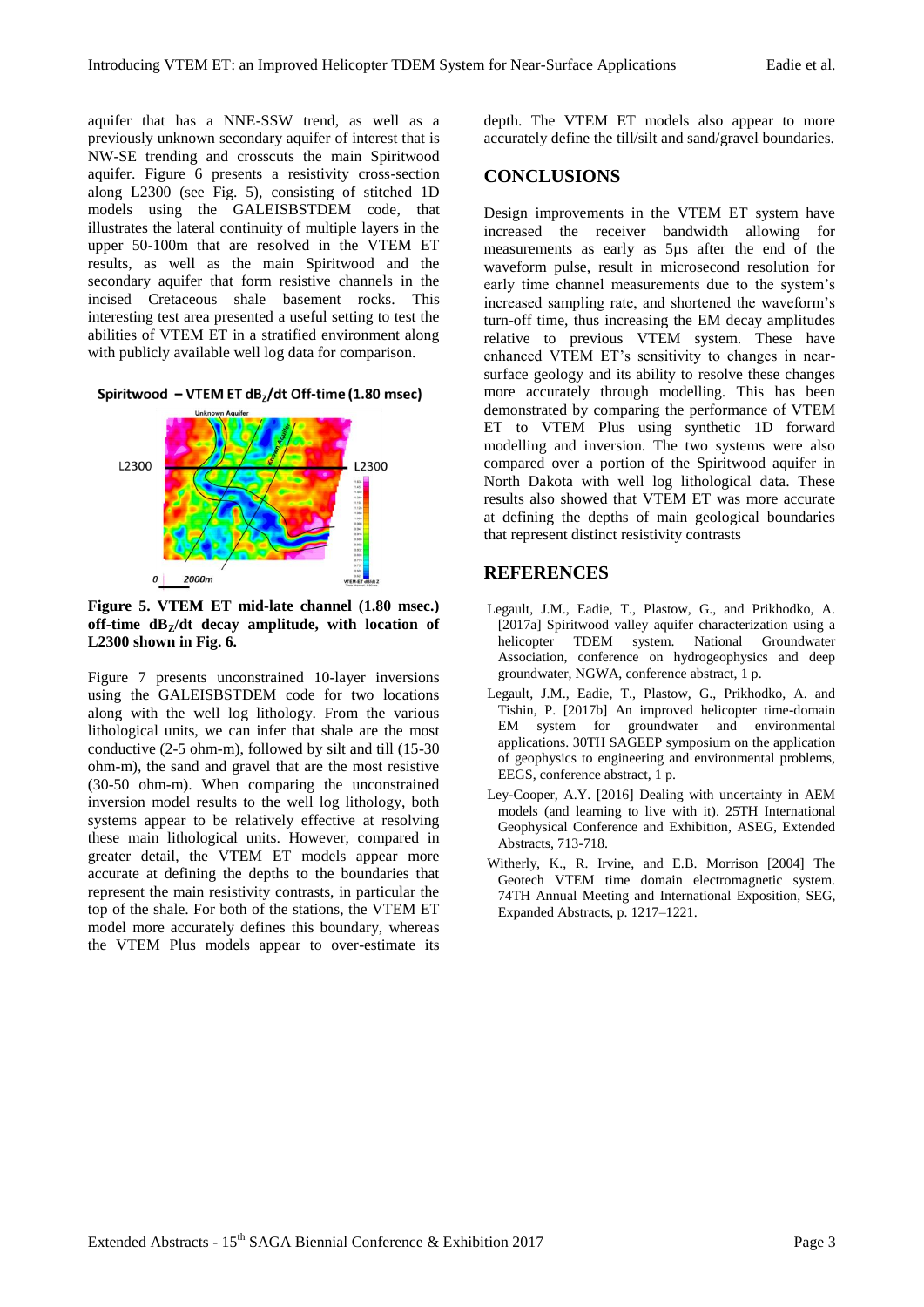

**Figure 3. 1D Forward Modelling: 2-layer case: A) Four (4) 1D model scenarios, B) Off-time dBZ/dt EM decays for VTEM ET (black curves) and VTEM Plus (red); C) Derivative curves for each layer-parameter for VTEM ET (black) and VTEM Plus (red).**



**Figure 4. 1D LEI inversion of forward Modelling from Figure 2: A) Model 1, B) Model 2, C) Model 3 and D) Model 4, for VTEM ET (black curve) and VTEM Plus (red).**





**Figure 6. Resistivity-depth cross-section for L2300 (see Fig. 5) from Spiritwood Valley VTEM ET test survey.**